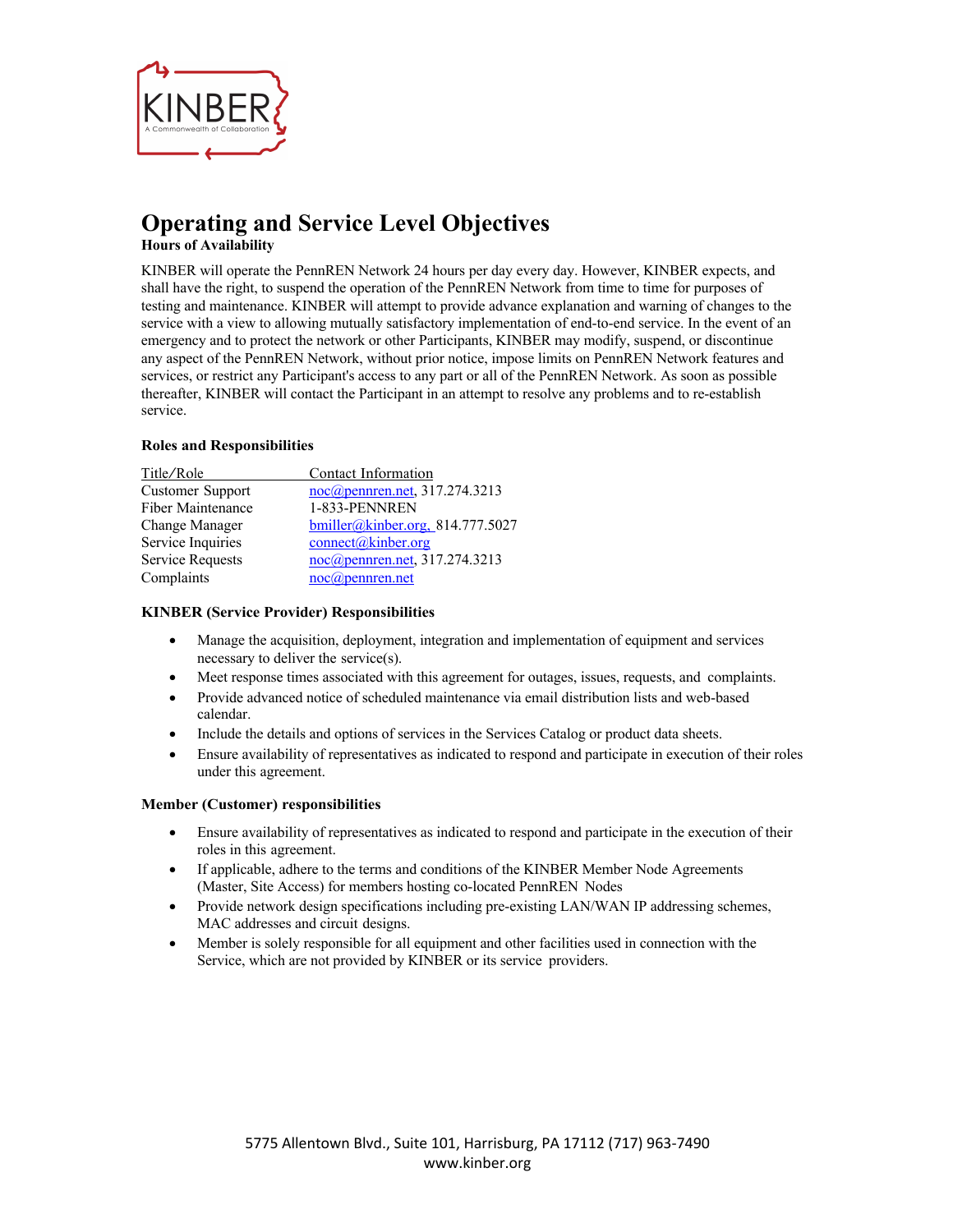



#### **Service Requests**

All service requests must be made to the PennREN NOC Service Desk using one of the following approved methods:

- Contacting the Service Desk via telephone at 833PENNREN (317-274-3213)
- Logging a service request ticket via email to  $\frac{n}{\text{oc}(\alpha)}$  pennren.net.
- Report <sup>a</sup> problem using the webform available at http://noc.pennren.net

#### **Service Disruption at Customer Site**

Any incident that causes an unexpected or unplanned service disruption at the Customer location should be reported as soon as possible to the PennREN NOC Service Desk using one of the following approved methods:

- Contacting the Service Desk via telephone at 833PENNREN (317-274-3213)
- Logging a service request ticket via email to  $\operatorname{noc}(\widehat{a})$  pennren.net.

## **Service Desk**

KINBER has outsourced Service Desk and NOC functions for PennREN to the Global Network Operations Center (GlobalNOC) at the Indiana University. The GlobalNOC has a dedicated Specialized Support Technician (SST) for PennREN. This SST will serve as the primary interface for PennREN operations, customers, support groups and network administrators. The SST will work traditional day shift hours, but will interact with each Service Desk shift for training and information sharing purposes. Service Desk technicians will cover PennREN operations across the entire support team to provide 24x7x365 service support.

As an extension of the front line service desk staff the GlobalNOC Operational Network Engineering team will service as Tier 2 technical support service group for PennREN operations. This will provide KINBER customers with incident management services, troubleshooting of network issues and escalation to KINBER support teams.

Crown Castle provides maintenance and restoral services on PennREN fiber. Customers with Service Agreement(s) for dark fiber service should contact the GlobalNOC at 833PENNREN (317-274-3213) or noc@pennren.net to open a ticket for incidents. The GlobalNOC will provide active hand-off for engagement of Crown Castle for fiber problems.

#### **Incident Management**

Within the first twenty (20) minutes of a service disruption (customer contact, alerts, alarms, others) the Service Desk will begin troubleshooting and problem determination. This will include impact assessment, direct customer contacts, creation and assignment of tickets to Tier 2 engineering as appropriate, email notifications to distribution lists, vendor contacts, and other actions to assist with problem resolution. The Service Desk will stay engaged with the necessary parties throughout the duration of the incident until service has been restored, the problem has been resolved, and the incident is closed.

#### **Process**

#### *Incident/Request Classification*

At the GlobalNOC, incidents and requests are classified using a combination of customer impact (priority) and network impact (severity). Incident/Request classification will be used to direct the engagement of resources and troubleshooting steps for GlobalNOC, KINBER and others. Other support teams such as vendors for fiber maintenance, hardware maintenance, telco may not follow these guidelines. GlobalNOC and KINBER will be responsible for managing these resources during problem resolution. This classification scheme is outlined below:

#### **Customer Impact Guidelines (Priority)**

Customer Impact is used to classify incidents according to their subjective impact on the customer's operations, performance, and usability. Ultimately the customerimpact of an incident is up to the customer, and may change as the ticket progresses. Customer Impact is used to drive escalation and response expectations. Customer Impact seeks to answer, "How high of <sup>a</sup> priority is the problem/maintenance to the customer?"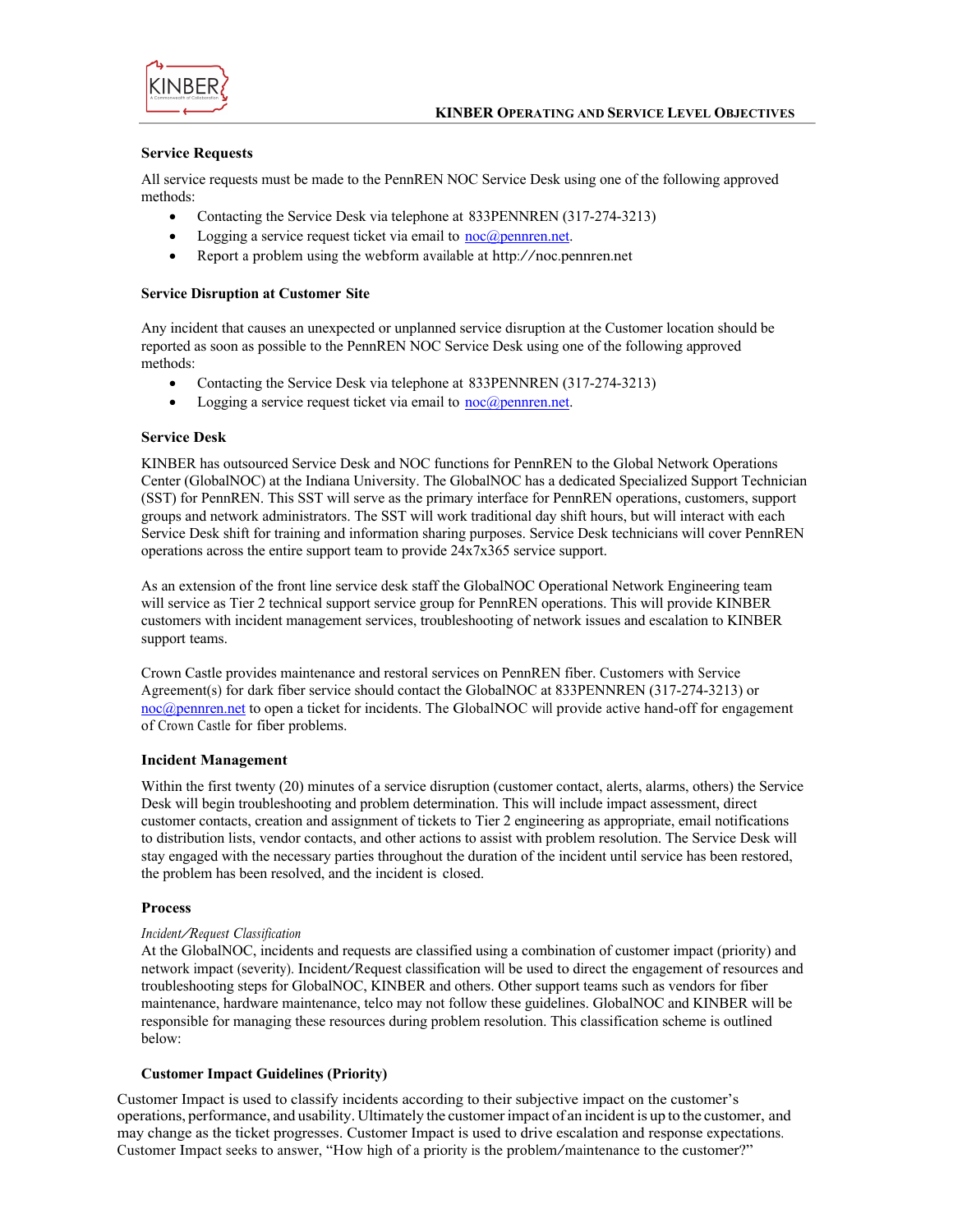

## **1- CRITICAL**

• A problem or issue for which the customer needs immediate, undivided attention from NOC staff until resolved.

• The customer is expected to be available immediately to commit full-time resources until the situation is resolved.

• The NOC uses this by default when the network is monitored to have an outage of a non-redundant core network element.

## **2- HIGH**

• A problem or issue for which the customer needs resolution within 1 business day.

• The customer is expected to commit resources to resolve the situation between the hours of 1300 and 0100 UTC (1200 and 0000 UTC when Daylight Saving Time is in effect).

• The NOC uses this by default when the network is monitored to have an outage of a redundant core network element.

#### **3- ELEVATED**

• A problem or issue for which the customer does not need immediate resolution, but needs NOC attention within 3 business days.

• The customer is expected to be available to provide information or assistance when available during normal business hours.

• The NOC uses this by default when a customer connection or session is monitored to have a problem or outage. This is also used by default for maintenance, which are both NOC initiated and customer impacting.

#### **4- NORMAL**

• No impact to the customer's operations, performance, and usability.

• Non-urgent customer service requests.

• Routine installation/provisioning tickets, non-customer impacting maintenance, and customer initiated maintenance.

#### **Network Impact Guidelines (Severity)**

Network Impact is an objective scale of measure used to quantify the highest level of impact to the network that occurred throughout the duration of a problem or maintenance. Network Impact seeks to answer, "How severe is the problem/maintenance to the network?"

#### **1- CRITICAL**

• The network, a portion of the network, or a key network resource, has failed causing an outage of service.

• The network, a portion of the network, or a key network resource, is severely degraded rendering the network nearly unusable.

#### **2- HIGH**

• The network, a portion of the network, or a key network resource, has failed or is severely degraded, but service has not been affected due to redundant resources.

• The network, a portion of the network, or a key network resource, is experiencing mild-to-moderate degradation, and service is affected.

• Security requests and incidents

#### **3- ELEVATED**

• Network problems or maintenances of limited scope that pose no risk to the network as a whole

• Direct connectivity to a single entity (peer, connector, lambda) has been lost

#### **4- NORMAL**

• No network impact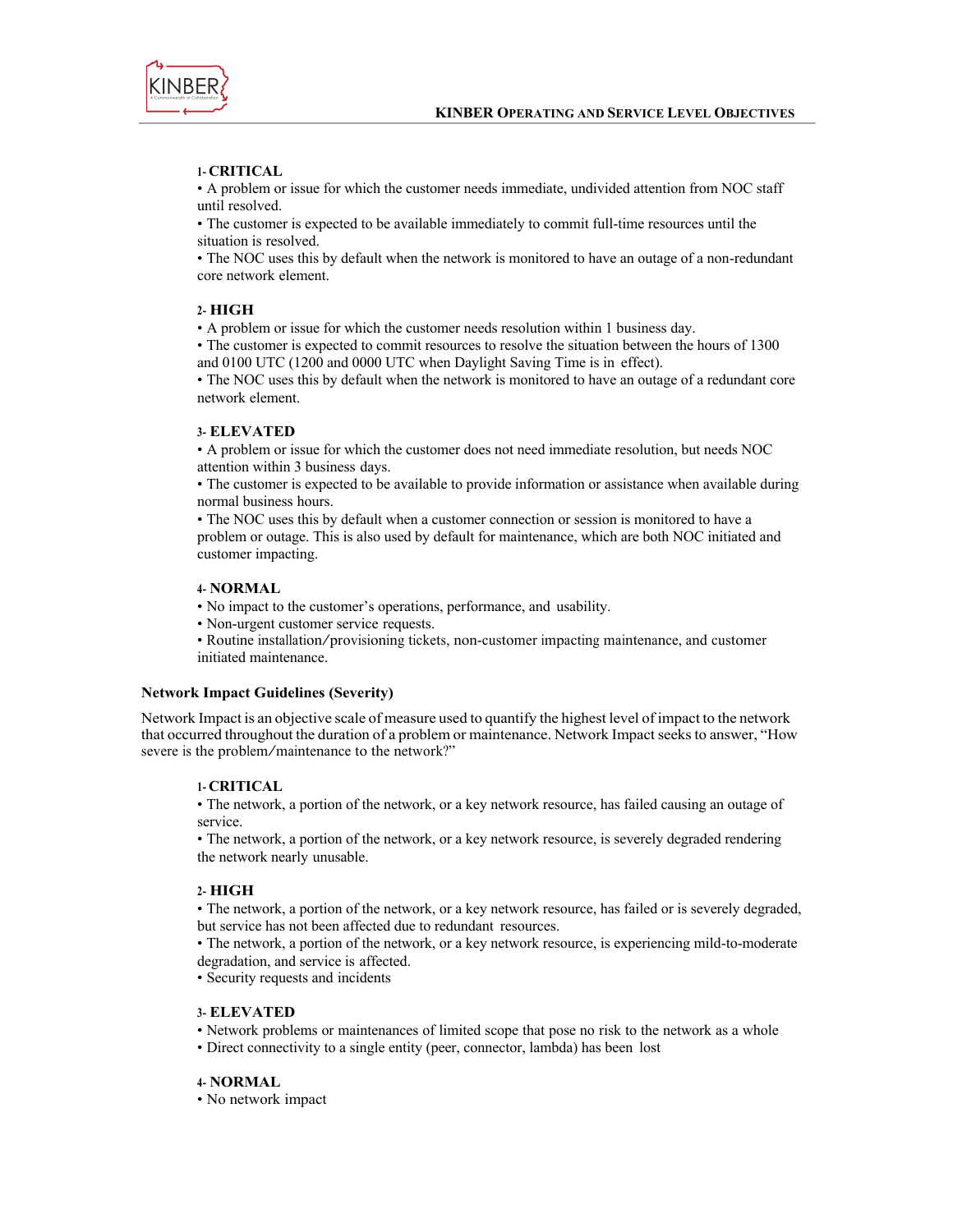

#### **Incident Response - Service Desk**

The Service Desk responds immediately to all monitoring alarms and incidents reported to the GlobalNOC. Service Desk technicians will begin immediate problem assessment and analysis, identifying the severity of the issue. For Critical level problems, the Service Desk will notify Tier 2 Network Engineering within the first 5 minutes to begin engineer investigation. For High, Elevated, and Normal priority level trouble-tickets, the Service Desk will assign the ticket to Tier 2 Engineering within the first 20 minutes after the alert.

The Service Desk does not actively monitor dark fiber service. Customer with Service Agreement(s) for dark fiber service will need to call the GlobalNOC and report any outages to the Service Desk. The Service Desk will contact the NetServe365 contact center for Crown Castle and request investigation and if necessary dispatch for fiber service and restoral. GlobalNOC Tier 2 may not be engaged by the Service Desk in fiber related incidents.

#### **Initial Problem Assessment:**

- Verification of alarms and reported outage
- Create trouble ticket
- Contact customer for more information (if necessary)
- Collect outage information from network devices, circuits, tools
- Assess impact of outage on customer(s) and network services
- Contact Member Site/IT support and/or Netserve365 contact center
- Assign trouble-ticket to Network Engineering as appropriate
- Send initial customer notification1 as warranted by impact
- Note: Since Critical issues require faster response times for notifying engineers, some of the information above may be added to the ticket after initial ticket assignment.

Incident Response - Tier 2/3 (GlobalNOC Engineers, KINBER Engineers)

Based on the incident/request classification and customer impact assessment (priority), Tier 2 and Tier 3 engineers will respond to incidents using the followingguidelines:

| <b>Impact Level/Priority</b> | Investigation                                                                                                    |
|------------------------------|------------------------------------------------------------------------------------------------------------------|
| Critical / 1                 | 15 Minutes                                                                                                       |
| High $/2$                    | 1 Hour                                                                                                           |
| Elevated / 3                 | 1 Day                                                                                                            |
| Normal /4                    | 3 Days                                                                                                           |
| Dark Fiber                   | NetServe365 Call Center acknowledgement - 15 minutes<br>Crown Castle to deploy within 30 minutes for Critical /1 |

#### **Incident Response for Dispatch - Field (Fiber, Node, Co-lo)**

Using the incident/request classification of customer (impact) and network (severity), if initial investigation and assessment determines a dispatch of field resources is required, the following guidelines will be used:

| Category                                                           | <b>Notice to Dispatch</b> | <b>Resources On-Site after Notice</b><br>to Dispatch | <b>Resources</b>                                                                                  |
|--------------------------------------------------------------------|---------------------------|------------------------------------------------------|---------------------------------------------------------------------------------------------------|
| <b>Fiber - Outside Plant,</b><br><b>Inside Plant</b>               | 30 Minutes                | 4 Hours                                              | Crown Castle Services                                                                             |
| Network equipment -<br><b>Service Node (Core)</b>                  | 1 Hour                    | 4 Hours                                              | Front Line Maintenance<br>provider, KINBER<br>Operations, Member Site/IT<br>Remote Eyes and Hands |
| <b>Network Equipment -</b><br><b>Access Node</b>                   | 4 Hours                   | 8 Hours                                              | Front Line Maintenance<br>provider, KINBER<br>Operations, Member Site/IT<br>Remote Eyes and Hands |
| 3rd Party<br><b>Telecommunication</b><br>Services (NNI, Last Mile) | 2. Hours                  | 8 Hours                                              | <b>TBD</b>                                                                                        |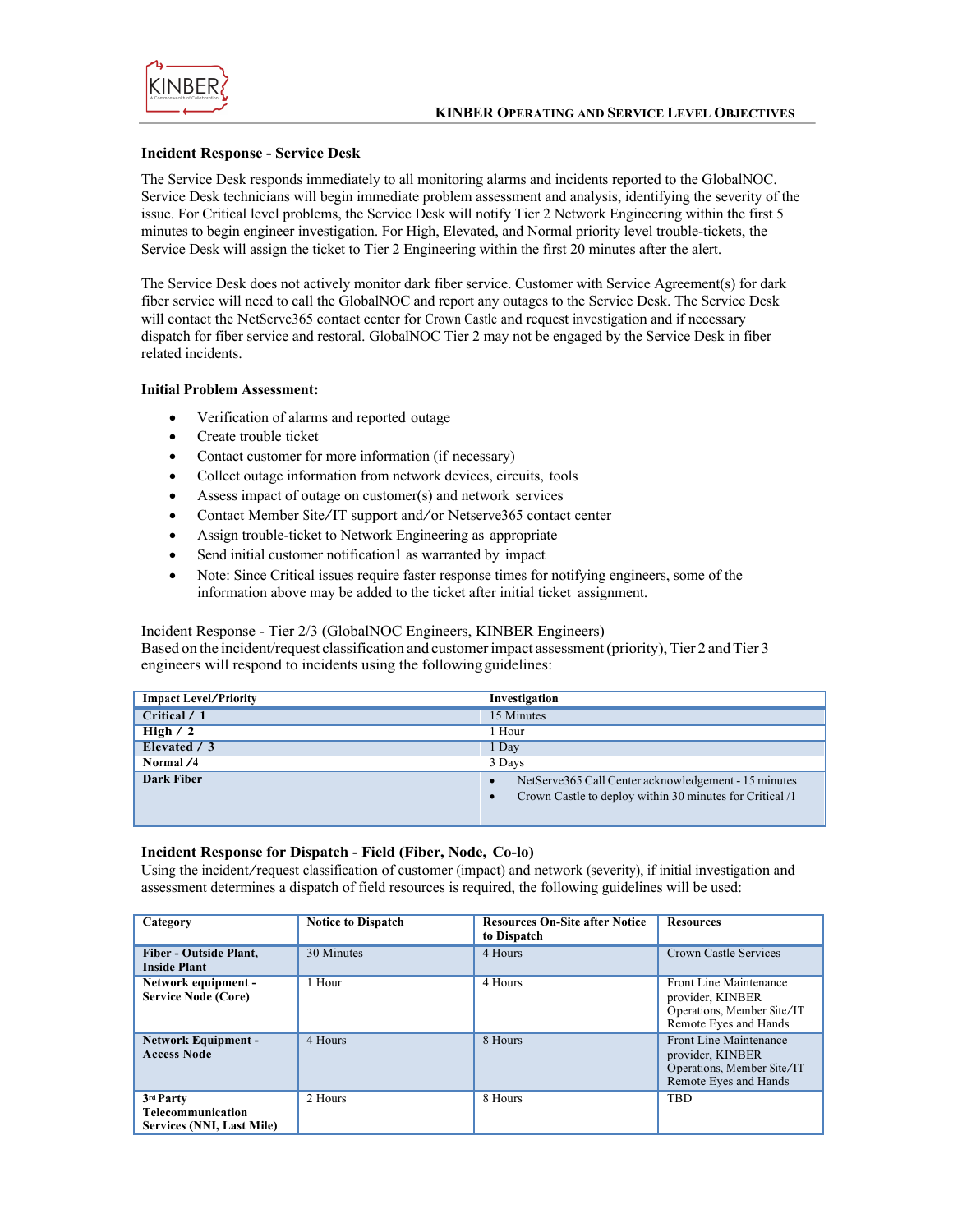

## **Incident Escalation**

The matrix below details the escalation rules for next level engagement and notification. The decision to escalate is made by the managing group or designated "lead". Customer may request escalation only when proper incident/request classification (using the guidelines) has been achieved. Customers may request escalation through the Service Desk or "lead" engaged in the incident.

|                                                  | Contact                                                                                                                                                                                                                          | 1- Critical                     | $2 - High$                      | 3 - Elevated                    | $4 - Normal$                    |
|--------------------------------------------------|----------------------------------------------------------------------------------------------------------------------------------------------------------------------------------------------------------------------------------|---------------------------------|---------------------------------|---------------------------------|---------------------------------|
| ٠                                                | <b>Tier 2 Engineering</b><br><b>Service Desk Supervisor</b>                                                                                                                                                                      | Immediate, by<br>normal process | Immediate, by<br>normal process | Immediate, by<br>normal process | Immediate, by<br>normal process |
| ٠<br>٠<br>٠                                      | <b>Service Desk Supervisor On-Call</b><br><b>Service Desk Manager</b><br><b>Tier 2 Engineering Manager</b><br><b>KINBER Engineering</b><br><b>KINBER Field Services Group</b><br><b>Member IT Support (Remote</b><br>Eyes/Hands) | 1 Hour                          | 4 Hours                         | 1 Day                           | 30 Days                         |
| $\bullet$<br>$\bullet$<br>$\bullet$<br>$\bullet$ | <b>Service Desk Supervisor On-Call</b><br><b>KINBER Director of Operations</b><br><b>KINBER Field Services Group</b><br>(Mgmt)<br><b>Crown Castle VP of</b><br><b>Operations</b>                                                 | 4 Hours by phone                | 12 Hours by phone               | 3 days                          |                                 |
| ٠<br>٠<br>٠                                      | <b>Service Desk Director</b><br><b>Tier 2 Engineering Director</b><br><b>KINBER Director of Operations</b>                                                                                                                       | 4 Hours by phone                | 12 Hours by phone               | 3 Days                          |                                 |
| $\bullet$<br>٠<br>$\bullet$                      | <b>KINBER President and CEO</b><br><b>Crown Castle Executive</b><br><b>Mgmt</b><br><b>IU/GlobalNOC AVP of Networks</b>                                                                                                           | 12 Hours by phone               |                                 |                                 |                                 |

#### **Field Services Coordination**

The SST will coordinate Field Services in a joint effort with the Field Services organizations, Tier 2 Engineering, KINBER, NetServe365 (CrownCastle) and the customer IT support team. The process outlined below is a general overview of the steps that will be followed when coordinating Field Services.

## **Field Services Coordination Process**

1. Respond to direct operational issues and requests:

- a. Outage and repair (break/fix)
- b. Scheduled or emergency maintenance
- c. Installation or decommission
- d. Facility maintenance scheduled at a node

e. Determine what components are needed for repair, where they are located, and the availability.

2. Determine if work is performed by remote hands, vendors, network engineering, or other support entities

3. Develop schedule of obtaining parts, remote hands dispatch, change management events, and availability of NOC staff

4. Contact those involved via field service requests and standard communication channels, share scope of work and schedule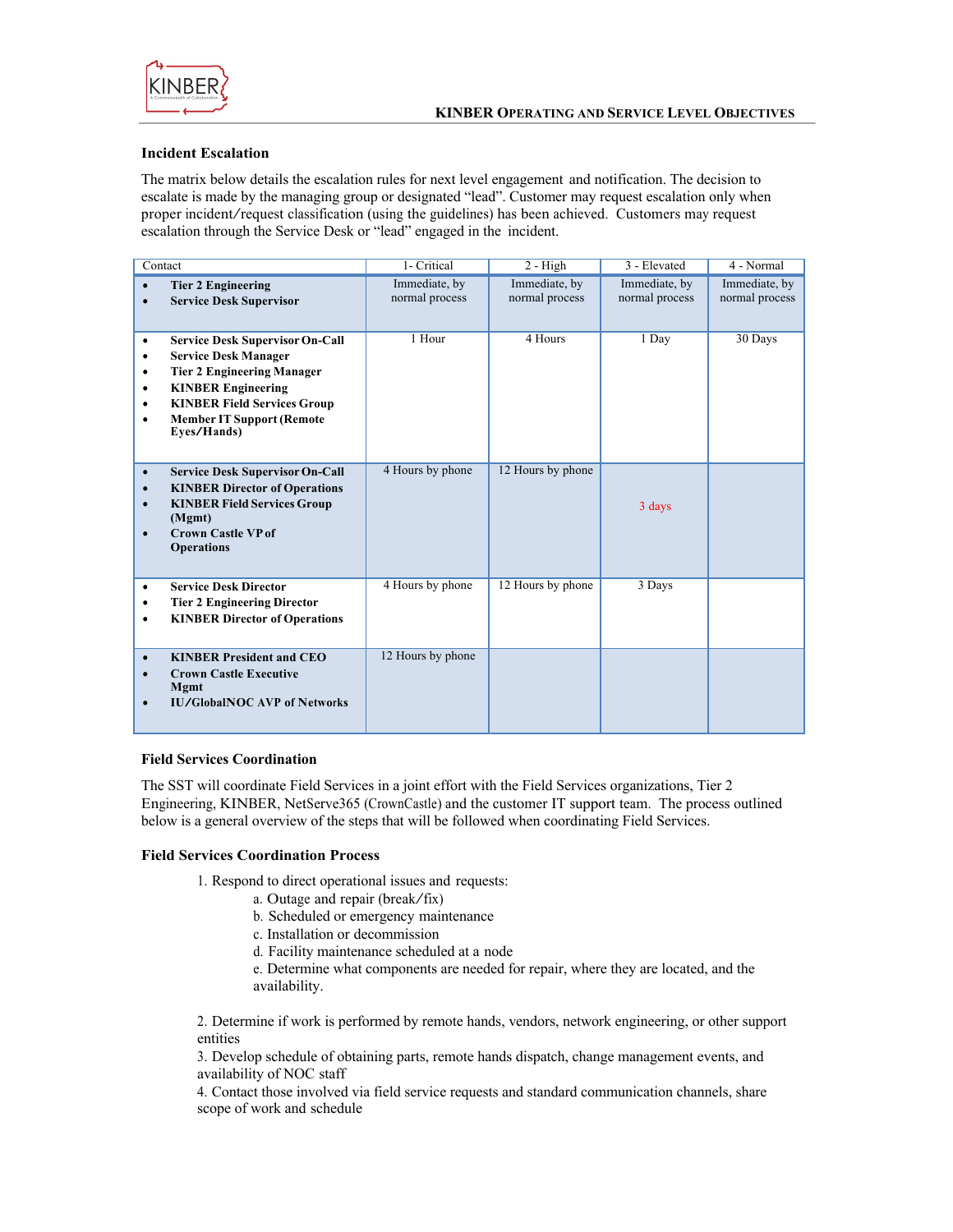

5. Send maintenance notification to the network community

6. Document and timestamp all events and issues

7. Ensure work is complete and resources are restored before dismissing remote hands and others assisting

8. Ensure trouble-tickets, network information databases, systems, and general documentation are updated and complete.

#### **KINBER/Member Operating Level Agreements**

KINBER members hosting Service or Access nodes agreed to a set of Operating Level Agreements that were included in the Member Node Agreements. These OLAs were between the Member Site/IT Staff and KINBER to support the Service Agreements for service(s) delivered on PennREN.

| Section $V \, A$ | Maintain Room Space, Environment, and Access Control                        |
|------------------|-----------------------------------------------------------------------------|
| Section V-B      | Assist with Service Provisioning and Customer Interconnects                 |
| Section V-C      | Provide remote "eyes and hands" for troubleshooting and operational support |

The GlobalNOC, using the incident/request classification system will determine when <sup>a</sup> request for "Immediate Service" or a request for "Planned Service" is required of the KINBER Members Site/IT support as specified in Section V-C "provide remote eyes and hands" for troubleshooting and operational support.

It is expected that Members will honor the OLAs and support the GlobalNOC and KINBER troubleshooting efforts by responding to Immediate Service and Planned Service requests within the time frames agreed to in the Member Node Agreements.

#### **Service Monitoring, Technical Support and Maintenance**

#### **Service Monitoring**

The GlobalNOC has a sophisticated set of network measurement, monitoring, and management systems to monitor PennREN network equipment and services on a 24x7x365 basis. All active network components are monitored by the GlobalNOC. PennREN fiber is not actively monitored and requires event correlation of alarms and alerts by active equipment, hardware and input from customers. Customers with Service Agreement(s) for dark fiber service, who experience fiber-related outages, must report problems to the Service Desk. Online tools for viewing information about PennREN including status of service requests and trouble tickets can be viewed at http://noc.pennren.net.

#### **Technical Support**

Technical support is available by telephone, online, or email for problem reporting on a 24x7x365 basis. GlobalNOC provides technical support for all service-related inquiries. Trouble ticket submission and status tracking can be viewed at http://noc.pennren.net.

#### **Maintenance**

PennREN's standard maintenance window is Tuesday 00:00 EST to 06:00 EST. Scheduled maintenance is performed during the maintenance window. GlobalNOC will provide a forty-eight (48) hours notice via electronic methods for non-service impacting scheduled maintenance. GlobalNOC will provide seven (7) days notice via electronic methods for service impacting planned maintenance. Emergency maintenance for network hardware and PennREN fiber (including dark fiber service) is performed as needed. Crown Castle will be responsible for fiber maintenance including routine and non-routine (emergency) activities in support of PennREN. Crown Castle has implemented a NetServe365 Call Center for 24x7x365 access to staff that will liaison with the GlobalNOC for coordinated incident management.